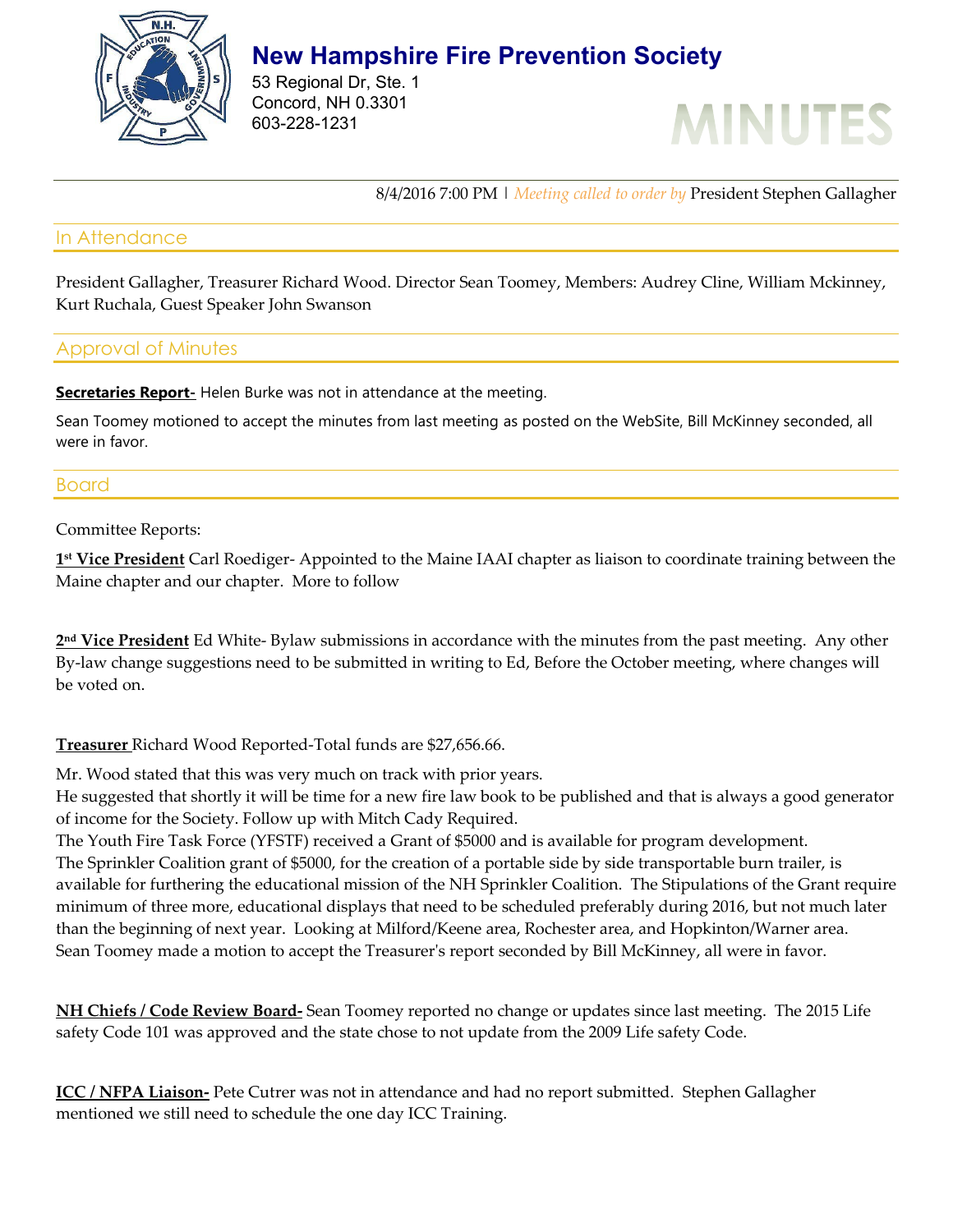**Commission / Awards-** Peter Lennon was not in attendance, but submitted that the money for the Committee award of Merit had again been made as a donation of \$500 as in past years. Nothing new to report from the Commission.

**Legislative –** Jeff Emanuelson was not present and no report was submitted

**Educational**- Mitch Cady submitted that there was an attempt to host the Expert Witness with not enough interest. Looking to reschedule in the spring. Stephen Spoke on the need to establish a committee to ensure that the 2017 training schedule can be completed and posted at the October meeting. 2016 Training has been consistent and have managed something every month. NFSA, PATC and the other partnership training agencies have contributed to our success in the training area.

**Youth Fire Setter Task Force / Fire Marshal**- Sheryl Nielsen was not in attendance but submitted that YFSTF has received an FM Global Grant and those funds have been received. Soon the YFSTF will again be working on programming to move this agenda.

**Membership-** Scott Hunter was not in attendance and had not submitted report.

**Communications and PR**- Brian Johnson had nothing to report

**Presidents Report-**Steve Gallagher reported that he has resigned from the fire academy as Program Coordinator for the Inspector, Investigator and Fire Life Safety Educator role and starting in the fall, will be teaching at the Lakes Region Community College focusing on fire investigation and fire life safety educator.

*Serving as president of the IAAI chapter*- made contact at their April International Training Conference (ITC) meeting in Orlando. IAAI is accepting members and all interested in investigation side of the house should think about joining. The Next ITC is April 9th through 14th 2017. Stephen and Carl Roediger plan on attending and would like to see a contingent of NH IAAI members attend as a contingent. There are classes available for State Chapters to schedule ie. evidence collection. Photography, and Expert Witness. Hopefully through Educational initiatives we can bring some of those programs to NH.

*Serving as President of the ICC Chapter-* It is time for the annual report to be submitted and all committee chairs should submit a report as soon as possible for end of year wrap up. Also still need to schedule our one-day training.

*Serving as Chairman of the Sprinkler Coalition-* Have been meeting regularly. Had a successful Side by Side demonstration at the Eastern States Building Officials conference. Applied for and received a \$5000 grant to build a transportable side by side prop for NH Departments to use at their Pub Ed events. Next Meeting is Monday August 8<sup>th</sup> at Cornerstone Management 53 Regional Drive,, Concord NH.

## Old Business

- By Laws are open for presentation of changes- Need to be done in Writing and forwarded to Ed White
- Membership Pins and Certificated were supposed to go out in July, Need to follow up on that.
- Annual Dinner Meeting- Low attendance how to overcome the low numbers